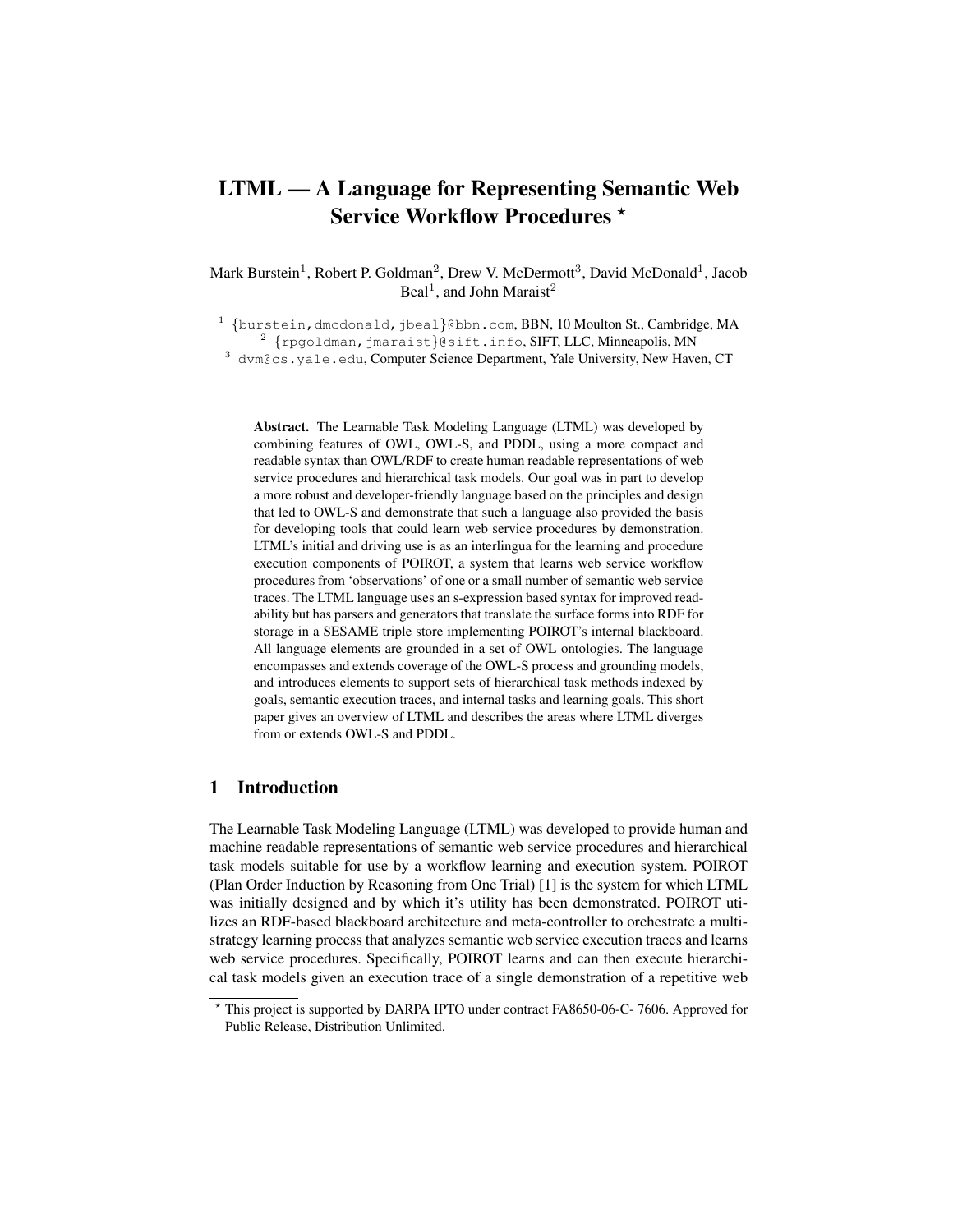service task. Here, traces are OWL representations of sequences of instances of semantic web service calls. The services (atomic processes) are represented using OWL-S. The hierarchical task models that POIROT learns can then be executed by SHOPPER [2], a component of POIROT that interprets LTML procedures and calls web services. SHOPPER in turn uses a version of the OWL Virtual Machine (OVM) [3] to invoke the individual semantic web services. Figure 1 shows the overall structure of the POIROT system.



Fig. 1. Overview of POIROT Architecture

The workflow models that POIROT as a whole learns are the result of combining a number of incomplete models learned by POIROT components that reason about

- segmentation of the trace into subtasks (YAPPR [4]),
- causal explanations of related trace elements (XPLAIN [5]),
- dataflow (service output to other service input) dependencies (IODA),
- overall temporal ordering structure (WIT [6]),
- loops and conditional branches (DISTILL [7]).

The different learned products are merged together in a two step process by the Stitcher, which reasons about parallel structures, and ReSHOP (based on SHOP2), which reasons about goal achievement.

2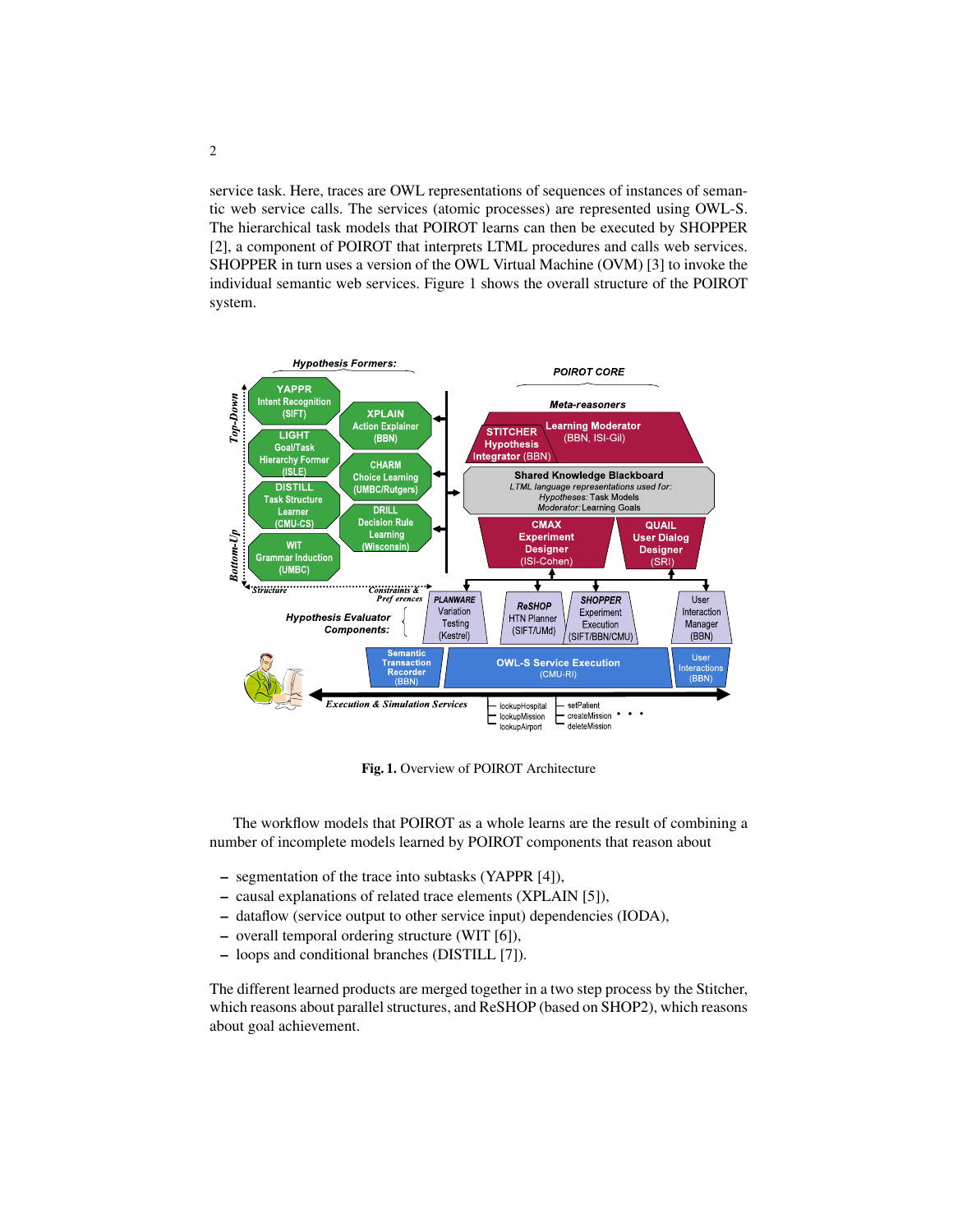POIROT processing starts when the system receives one or more traces of human task performance. A trace is an example of a human operator carrying out some particular workflow, captured by intercepting the inputs and outputs of a set of web services. The trace will be analyzed by Yappr and XPLAIN, each of which will write its analysis, in LTML, into the POIROT blackboard. The blackboard contents will be analyzed by IODA, WIT, and DISTILL, which will write partial method definitions learned from the trace and its analysis, into the blackboard. The different method definitions are then merged by the Stitcher. Finally, in order to experiment with the learned method definitions, ReSHOP will be activated to assemble the methods into a goal-achieving workflow, which will be fed to SHOPPER for execution.

POIROT components share open learning goals, hypotheses, internal tasks and learned workflow models via a central blackboard that is implemented as an RDF store (SESAME). All communication with that store is in one of several 'dialects' of LTML. Traces, methods (hierarchical procedures), class definitions and service definitions use sytactic forms hide complex or repetitive idioms required to express the content in OWL and make them more readable/editable by people. Most other aspects of the communication use what we call the 'striped' form of LTML which is an s-expression variant of N3[8], a compact notation for RDF, relying directly on OWL concepts and properties.

In this paper we will briefly present some of the syntactic forms that were used to make what is at heart an extension of the OWL-S procedure language more accessible, and then describe some of the extensions to the language and ontology that we found necessary to represent the procedures that we were learning.

#### 2 Background: OWL-S to LTML

Briefly, OWL-S (Owl for Services) [9, 10] is a set of OWL [11] ontologies for describing web services and web service procedures. It has three main subparts: Profile, Process and Grounding. The OWL-S Profile ontology is used to represent what the service is used for and when its use is appropriate, including issues such as quality of service. The Process ontology describes what the service does (its inputs, outputs and effects) and the Grounding ontology describes how it is executed, specifically how parts of the process ontology relate to a specific model of how it is called by relating the semantic model to a more syntactic calling specification like WSDL[12] or SOAP[13]. This has typically included a mapping described using XSLT[14].

LTML is mainly concerned with Process representations<sup>4</sup> It currenly uses OWL-S groundings directly. The OWL-S process ontology describes *atomic* and *composite* processes, which represent, respectively, the elements of individual service calls, and combinations of service calls connected by data and control flow constructs. Though somewhat different in some of its details, the LTML process ontology borrows heavily from that model. An example of the difference is that it represents sequences of steps using lists modeled as sets of instances with numbered elements rather than a first/rest structure. We will mention several other differences shortly. Atomic processes on the

<sup>4</sup> One could argue that its means of associating goals with methods (the *to-achieve* form) is similar to one function of Profiles.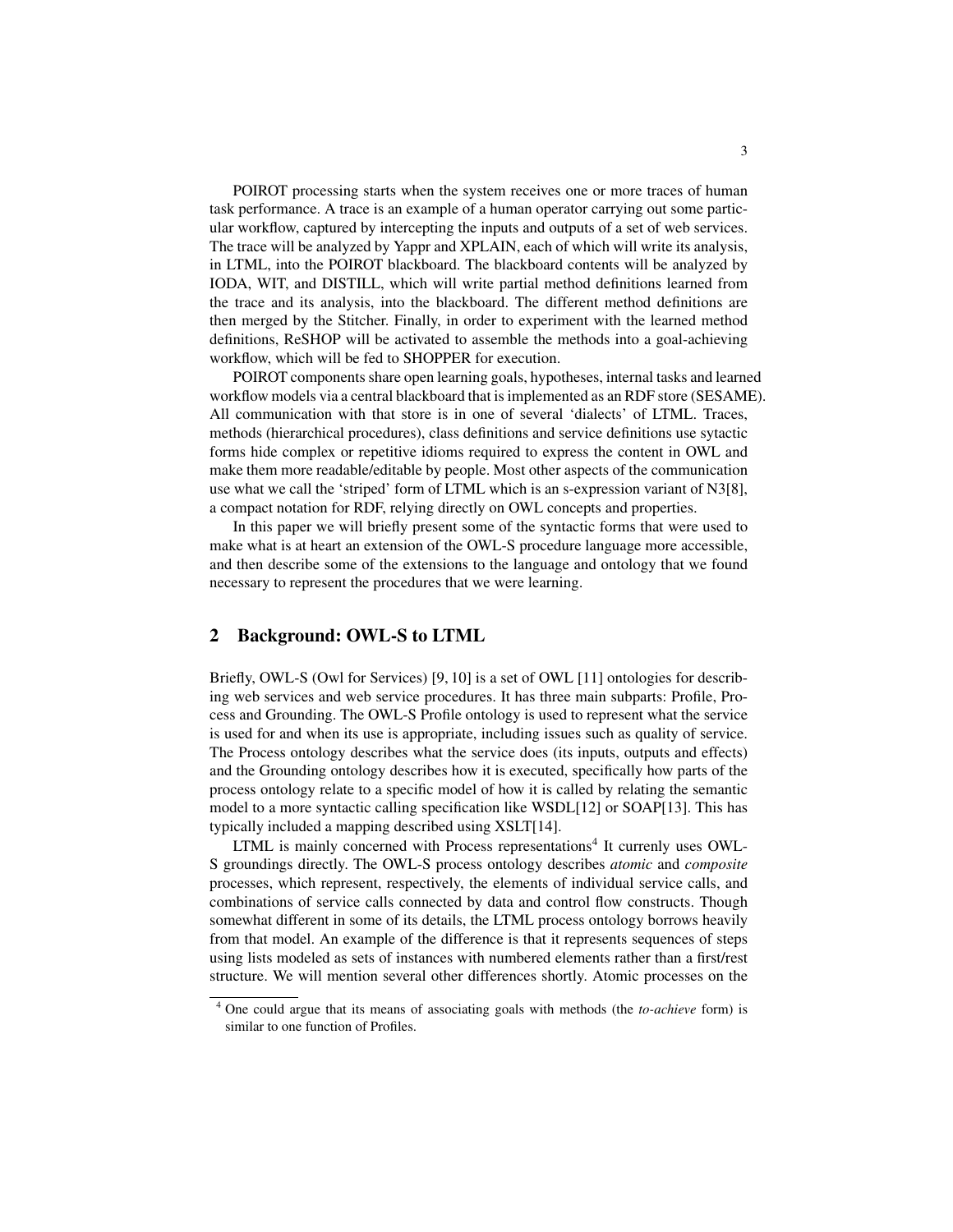other hand are modeled nearly identically, allowing us to use the OWL Virtual Machine to execute atomic services.

The main purpose of the LTML language is to be able to capture semantic web service execution traces and workflow descriptions that are learned from those traces by POIROT's learning processes. The traces and workflows reference semantic descriptions of web services, which in OWL-S were called atomic processes. We needed a more compact surface notation than OWL/XML to be able to work effectively with the complex OWL-S procedure models being generated by POIROT, and we also needed to extend the language in several ways to make it possible to represent all of the aspects of the procedures and traces that POIROT was reasoning over. LTML's surface syntax provides notations for workflows (composite processes) and traces to simplify their textual form and make them more readable to developers such as those reviewing what the POIROT components have learned about the traces that were demonstrated. It borrows some ideas from an initial design for a surface syntax for OWL-S developed by McDermott [15].

We required a language that was both human and machine readable, and could be interpreted in both LISP and Java<sup>TM</sup> so that it could be used as an interlingua between components written in either language to learn about, planning with or executing web service procedures. What developed was an considerably easier-to-use s-expression oriented surface notation for something very close to OWL and OWL-S descriptions of web services, web service procedures and the ontologies supporting their description of specific domains processes. Additional ontologies and some language features were then added to capture other parts of the the AI planning competition language PDDL  $[16]$ <sup>5</sup> and the SHOP-2 hierarchical task network planning language [17].

LTML encompasses the expressive power of OWL by providing syntactic forms that are directly translatable into OWL class and property definitions and descriptions of individuals. LTML's primitive service definitions capture both conventional planning operators (as in PDDL) and OWL-S atomic processes, while providing a few additional features to overcome shortcomings of OWL-S representations, especially for service effects. Finally, LTML adds higher-level control flow constructs to compose these atomic actions into *methods*, similar to OWL-S composite processes, and uses these forms to describe web service workflows.

All LTML surface syntactic forms for processes have translations into OWL using an OWL ontology very similar to the OWL-S Process ontology. Other OWL concepts are used to describe event sequences, specifically service execution traces. In the POIROT system, all LTML surface forms are translated, using these ontologies, into RDF triples for storage in an RDF triple-store (SESAME), and all ontologies are translated to and represented in OWL Full. This allows these forms to be easily combined with other OWL representations for such things as sets of methods (subprocedures) that comprise a learner's hypothesis about how to perform an observed procedure.

<sup>5</sup> Note that, as an extension of PDDL, LTML is also able to capture conventional AI planning problems.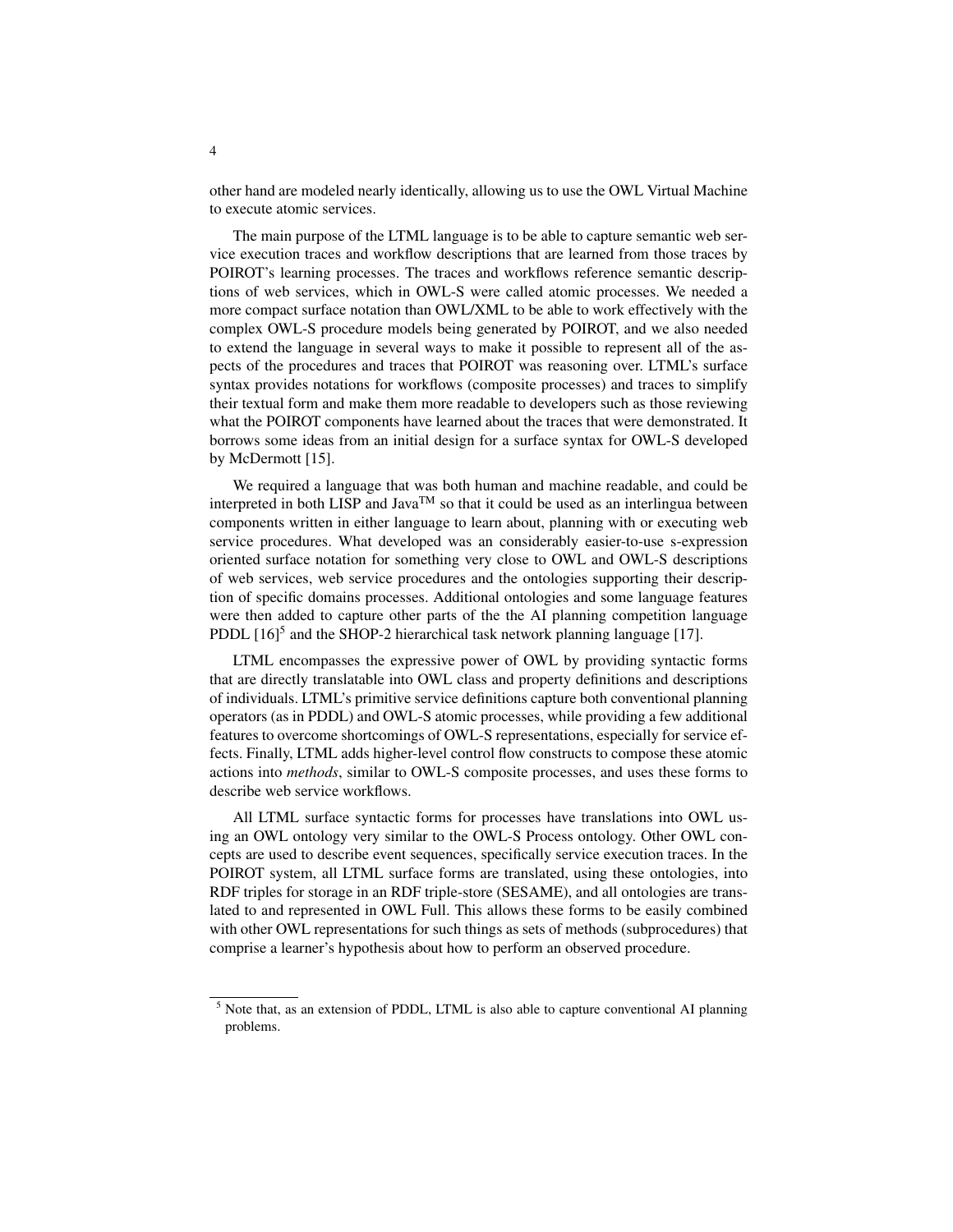## 3 LTML Language Overview

LTML has a Lisp-like syntax, or rather two syntaxes. LTML has a *surface* form intended for human readability and writeability. LTML also may be written in *striped* notation. Striped notation is a Lisp-like notation for RDF triples, essentially equivalent to N3 [8]. The syntax for striped descriptions is simply:

(Classname instanceName (propertyName value)\*)

where the *value* is another description, and *Classname*, *instanceName* and *property-Name* are LTML *symbols*. LTML symbols consist of a namespace abbreviation, an '@', and a local *namestring*. The '@' replaces the OWL ':'.

Striped syntax translates into RDF in the obvious way. The pattern creates an RDF description for *instanceName*, declaring it of type *Classname*, with properties specified by *propertyName* and with corresponding *values*. So, for example,

```
(animals@Dog Fido (pet@belongsTo Mark)
                  (pet@chases (animals@Cat Trixie)))
```
#### translates to the RDF/XML:

```
<animals:Dog rdf:ID="Fido">
  <pet:belongsTo rdf:resource="Mark">
  <pet:chases>
      <animals:Cat rdf:resource="Trixie"/>
  </pet:chases>
</animal:Dog>
```
The rest of the paper focuses on the compact surface form.

*Classes and properties* LTML provides a syntax for describing classes and properties. Again, the "@" is a namespace separator. LTML namespace abbreviations map to XML namespace abbreviations in the obvious way.

```
(in-namespace trans)
(Class Airport
  (subClassOf loc@Location)
   (subClassOf top@Entity)
  (restrict airportLocationID (cardinality 1) - LocationID))
```
For comparison, here is the definition of Airport translated into OWL/XML<sup>6</sup>

<owl:Class rdf:ID="Airport"> <rdfs:subClassOf rdf:resource="&loc;#Location"/>

<sup>&</sup>lt;sup>6</sup> For brevity, we use entity abreviations for the namespaces.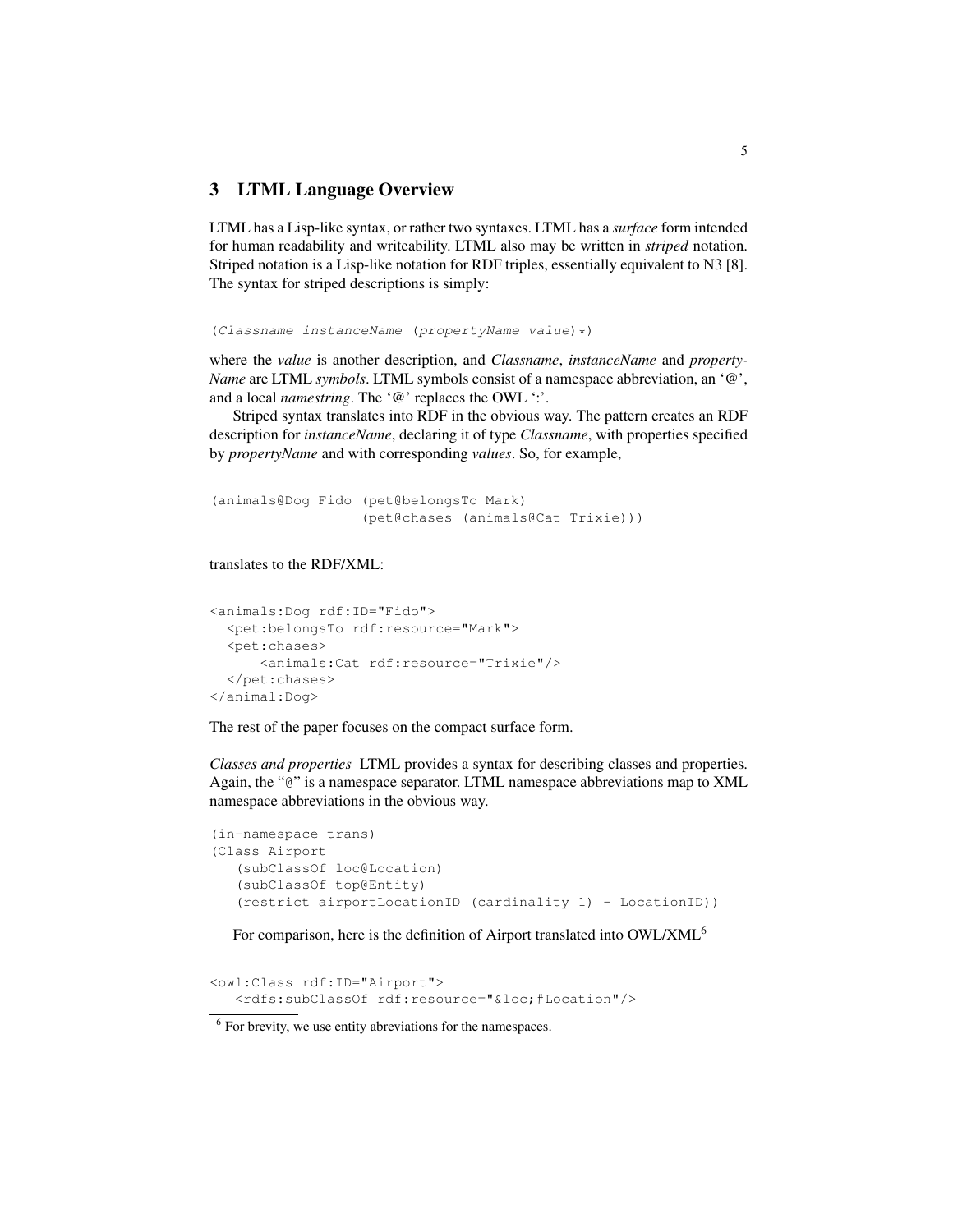```
<rdfs:subClassOf rdf:resource="&top;#Entity"/>
  <rdf:subClassOf>
      <owl:Restriction>
         <owl:onProperty rdf:resource="&loc;#airportLocationID"/>
         <owl:allValuesFrom rdf:resource="&loc;#LocationID"/>
         <owl:cardinality
          rdf:datatype=
            "&xsd;#nonNegativeInteger">1</owl:cardinality>
      </owl:Restriction>
   </rdf:subClassOf>
</owl:Class>
```
The main "syntactic sugar" here is the simplified form for property restrictions on classes. The restrict keyword is followed by a property name, an optional cardinality description and a type restrictions in a single ordered expression. As in other places in the language, type restrictions are indicated by a dash '-' followed by a type. The *restict* clause also declares a new property if it was not previously defined.

Properties are defined in a similar way. ObjectProperties and DatatypeProperties are recognized based on their range.

```
(Property airportLocationID
  (domain Airport)
  (range LocationID))
```
6

*Atomic process definition* Figure 2 is an example of an LTML atomic process (semantic web service) definition. As with methods, services have inputs and outputs. In addition, however they have preconditions and results.<sup>7</sup>

```
(AtomicProcess reserveSeat
  (inputs flightNo - travel@FlightID
         passengerID - travel@PassengerID
         confirmationCode - travel@ConfirmCode)
  (outputs outcomeFlag - svc@ResultCode
           reservationID - airSvc@ReservationID)
  (precondition
    (travel@paymentRcvd passengerID flightNo confirmationCode))
  (result
    (when (svc@Success outcomeFlag)
      (ThereIs ((p (referent travel@Passenger passengerID))
                (f (referent travel@Flight flightNo)))
         (trans@hasReservedSeat p f reservationID)
         (increment-fluent (travel@passengers f) 1)))))
```
Fig. 2. Sample web service definition in LTML.

 $7$  Methods can also have preconditions and effects, but they are normally derived from their consitituents.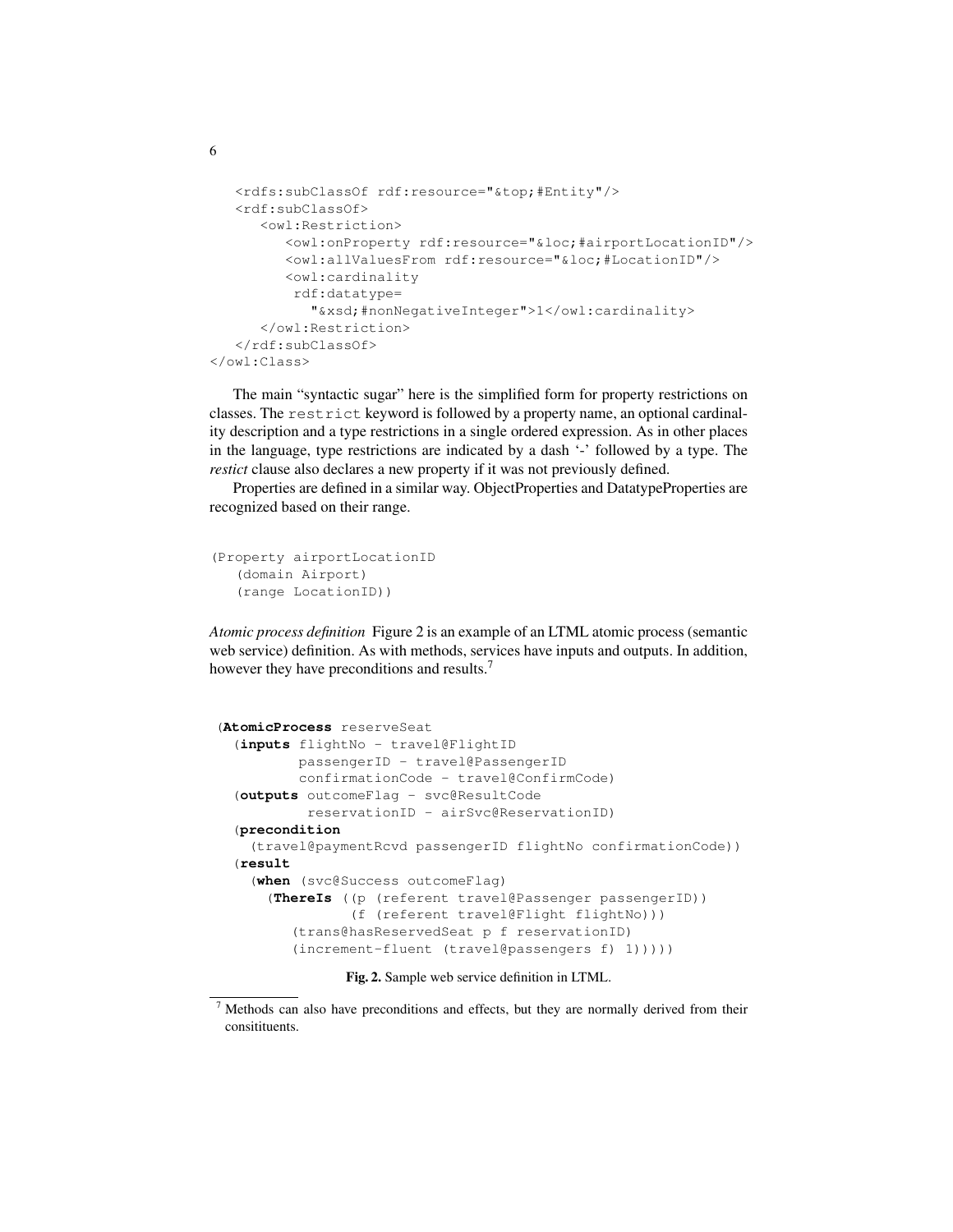This definition includes what an invoking agent should provide to the web service (inputs), the service precondition, which is the condition that the agent should check and make sure is true before invoking the service, and what the agent can expect back (outputs). Other conditions on successful service execution that are based on information known to the service provider appear in conditional effects. For example, for the reserveSeat service, a reservation failure due to seat capacity being exceeded would be expressed as a conditional *effect* since the agent making the reservation would not be expected to know the plane's capacity or number of pre-existing reservations before attempting to call the service.

The markup also tells the agent what it can infer about the state of the world after invocation of the web service (result). Service results are typically a set of conditional statements, principly based on the service outputs and what the agent believes about the state of the world. In this case, that knowledge is limited to what happens if the service is invoked successfully; if it's unsuccessful, the agent can infer nothing. The language for expressing results in LTML is a superset of what is defined for OWL-S. Note particularly the use of the Thereis and referent construct. The combination of these gives an "exists uniquely" kind of quantification — if the agent knows the patient that is the referent of patientID, it should bind p to that patient; otherwise, the agent can infer the existence of such a patient with that ID, and a skolem for that entity is created.

*Method definitions* Figure 3 shows an example of an LTML Method. This example was crafted so as to demonstrate most key elements of the process language. Methods and atomic processes have sets of inputs and outputs, which are process variables that bind to entities of a given type. All variables preceding a dash are typed with the class following the dash. The inputs passenger are the arguments to the method, and the outputs (loc1, loc2, deptime are the variables bound to whatever is produced. A method has a body which consists of a single control construct.

An LTML Workflow is simply a top-level method definition. It has no inputs or outputs, and serves the same function as the main() routine in a conventional programming language.

Methods have a body consisting of an instance of a control construct. The main compositional control constructs are seq, loop and branch. In the figure, it is a *sequence*(seq) of four steps (the last being a loop). Each control construct provides for the declaration of links which are essentially write-once local variables over the scope of the construct. Single step control constructs are perform, used to invoke an atomic services or another method by name, **achieve**, used to invoke a method indexed by its goal and values, used to bind values to links or method output parameters.

The initial keyword (shown in bold) for all control constructs is immediately followed by a *tag* which is simply a name for the instance of the construct. In translation to RDF, each bare tag is composed with a context marking string to make a unique URL. For example, seq0 becomes example3@FindFlight.seq0 and step0 becomes example3@FindFlight.seq0.step0. Parameter and link variables are automatically translated by the same mechanism, so that subsequent references to steps or variables in markup intended to annotate or comment on those descriptions will be unambiguous.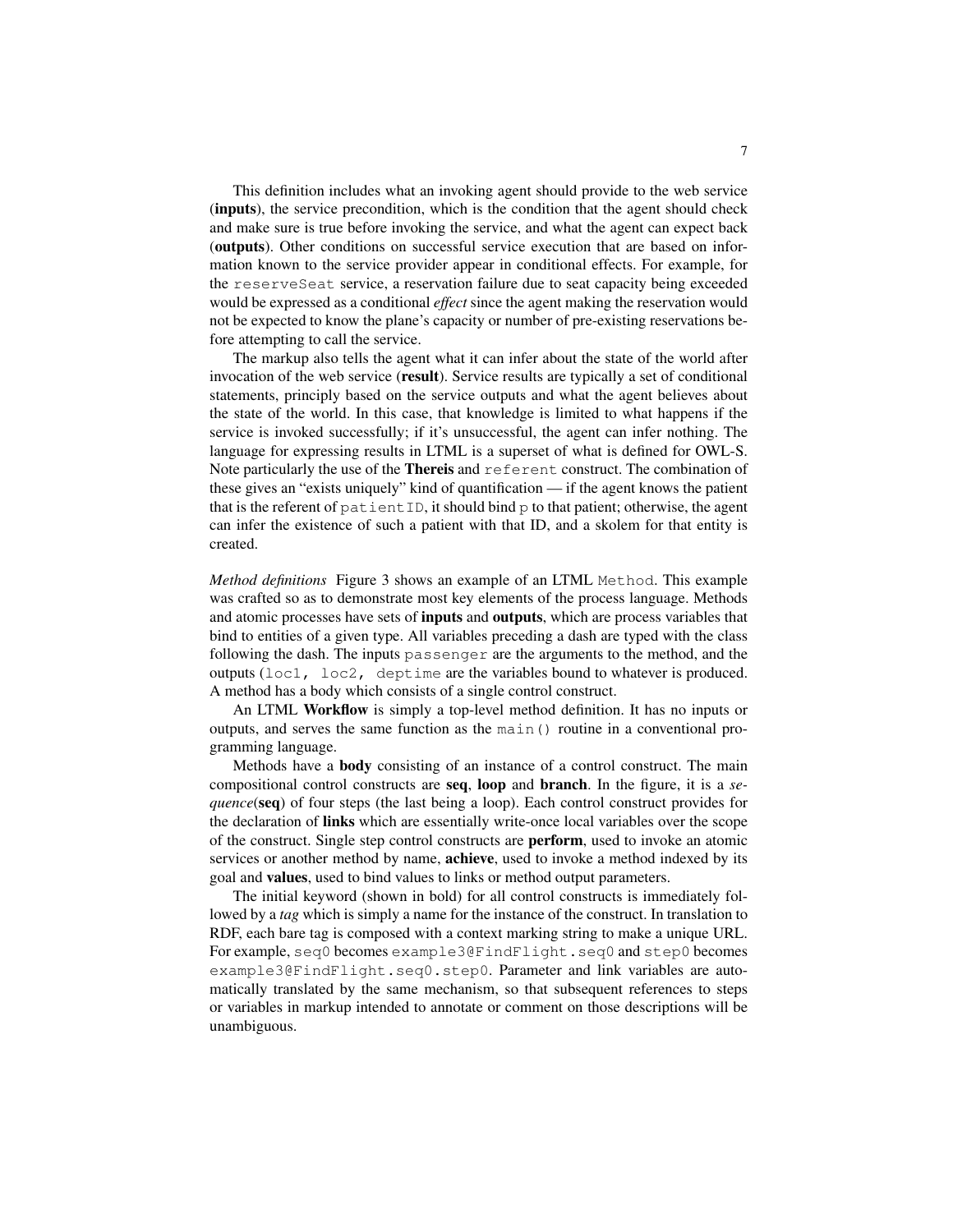```
(in-namespace example3)
(Method FindFlight
  (inputs passenger - base@Person
    loc1 loc2 - base@Location
    deptime - base@Time)
  (outputs foundFlt - travel@Flight)
  (body
    (seq seq0
        (links apt1 apt2 - travel@Airport
               flights - travel@FlightSet
               flight - travel@Flight)
        (acts
          (perform step0 ;; find a departure airport
              (airSvc@findAirport (loc <= loc1))
              (put (found => apt1)))
          (perform step1 ;; find an arrival airport
              (airSvc@findAirport (loc <= loc2))
              (put (found => apt2)))
          (perform step2 ;; find flights from apt1 to apt2
              (when (exp@and (bound apt1) (bound apt2))
              (airSvc@findFlights (origin <= apt1)
                               (destination <= apt2)
                               (onDay <= (exp@propval date depTime)))
              (put (fltList => flights)))
          (loop step3 ;; loop over flights - find one early enough
              (links (flt (over flights) - travel@Flight))
              (while (exp@not (exp@bound foundFlt)))
              (body
                 (branch branch1
                    (test (base@time< (exp@propval departTime flt)
                                                deptime))
                          (values step4 (foundFlt := flt)))))))))
```
Fig. 3. Sample method definition in LTML.

The ability to reference elements of methods uniquely so that one could *annotate* them with information useful during learning, and relate them to altermative hypotheses was a key objective of LTML.

Branch test, loop while or until and perform when clauses all take expression forms, which are conventional prefix-notation formulas. Expressions are reified in translation to RDF, and are composed of instantiated exp@Predicate subclasses. and, or, and not keywords may be used in the normal way in expressions. Links declared *in the same control construct as the expression* are treated as variables to be bound by the expression, which are treated as a queries against a Prolog-like model of the current state of the world that is maintained during execution. This essentially follows the approach adopted by OWL-S, and does not resolve the problem that class names and

8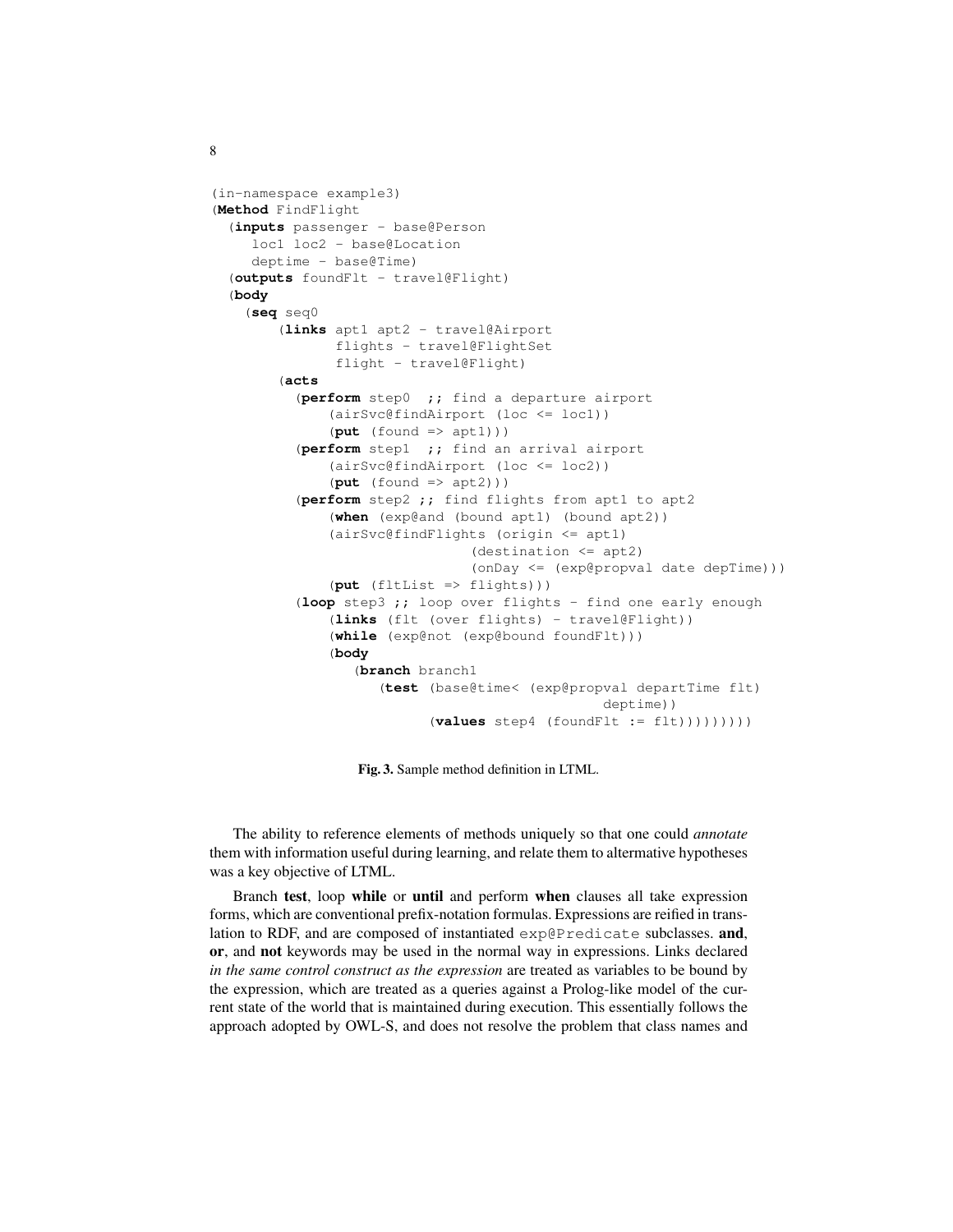properties frequently appear in such expressions as unary and binary predicates, though these expressions are not normal OWL descriptions.

*Trace descriptions* LTML also represents *traces*, which capture sequences of service activations. Traces are the primary inputs to the POIROT learning components. Trace elements include the service called, its inputs and outputs, and its effects, which is a grounded instantiation of the result description from each service called. Figure 4 shows an initial fragment of an example consistent with Figure 3 having been called. The syntax of traces is close to striped except that input and output keywords are followed by lists of parameter-value pairs rather than properties. If present, the result keyword is followed by a list of predicate terms, resulting from the interpretation of the service result.

```
(Trace x@Trace1
   (agent x@Demonstrator1)
   (elt
       (TraceElt x@Trace1Elt1
          (eltPosition 1)
          (timestamp "0:00:00")
          (eventType airSvc@findAirport)
          (input
            (airSvc@findAirport.loc
                (base@Loc x@Loc1
                   (base@locationName "Boston"))))
          (output
            (airSvc@findAirport.found
                (trvl@Airport x@Airport1
                    (trvl@airportLocID
                           (trvl@AirportLocID x@AirportLocID1
                               (base@value "BOS")))))
                (svc@outcomeFlag (svc@Success svc@Success1)))
          (serviceResult
             ((trvl@Airport x@Airport1)
              (trvl@airportLocID x@Airport1 x@AirportLocID1)
              (trvl@nearTo x@Loc1 x@Airport1))))
  . . .
```
Fig. 4. Sample web service definition in LTML

Figure 5 shows the scale of examples that POIROT learned as LTML method sets during the first year of the project. As of the end of the second year, this had grown considerably, and POIROT was able to execute examples that were hundreds of steps long.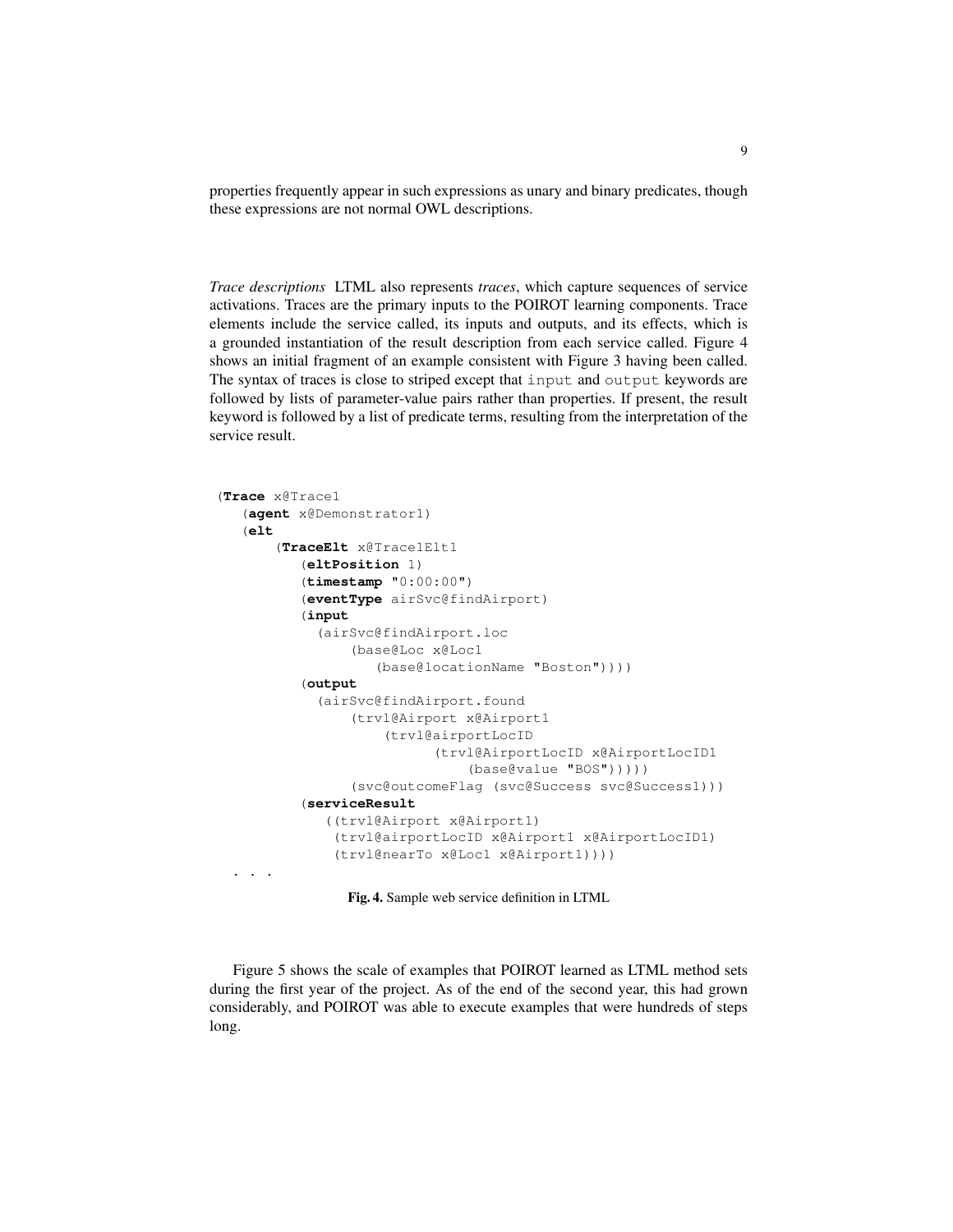

Fig. 5. Workflow Learned by POIROT using LTML

## 4 Execution Model

LTML provides an executable model of web-based workflow, and we have developed an LTML interpreter, SHOPPER[2], as one component of the POIROT system.

LTML is purely functional: its variables (referred to as "links" or "parameters") are write-once entities (except for loop links). LTML is unusual in featuring, in addition to conventional expressions (e.g., (islessthan Number Number)), logicprogramming style queries. Any simple predication in a query context, for example (trans@scheduled patient flight), is treated as a boolean query against the agent's current beliefs. Queries are variable-binding operations if they refer to unbound links in the same LTML control construct. So if a branch declares links then its test may bind that link for use during the execution of the branch. Similarly, links declared in a perform may be bound by the when clause for use as inputs to the called action.

LTML has a state-based execution model like that assumed by AI planning systems [18]. Calls to web services return not only results (called outputs) in the usual sense of subroutine invocation, but also a *service result* or set of facts to be incorporated into the knowledge state. Subsequent queries are then based against the newly updated knowledge state, and built-in functions can also operate on this state.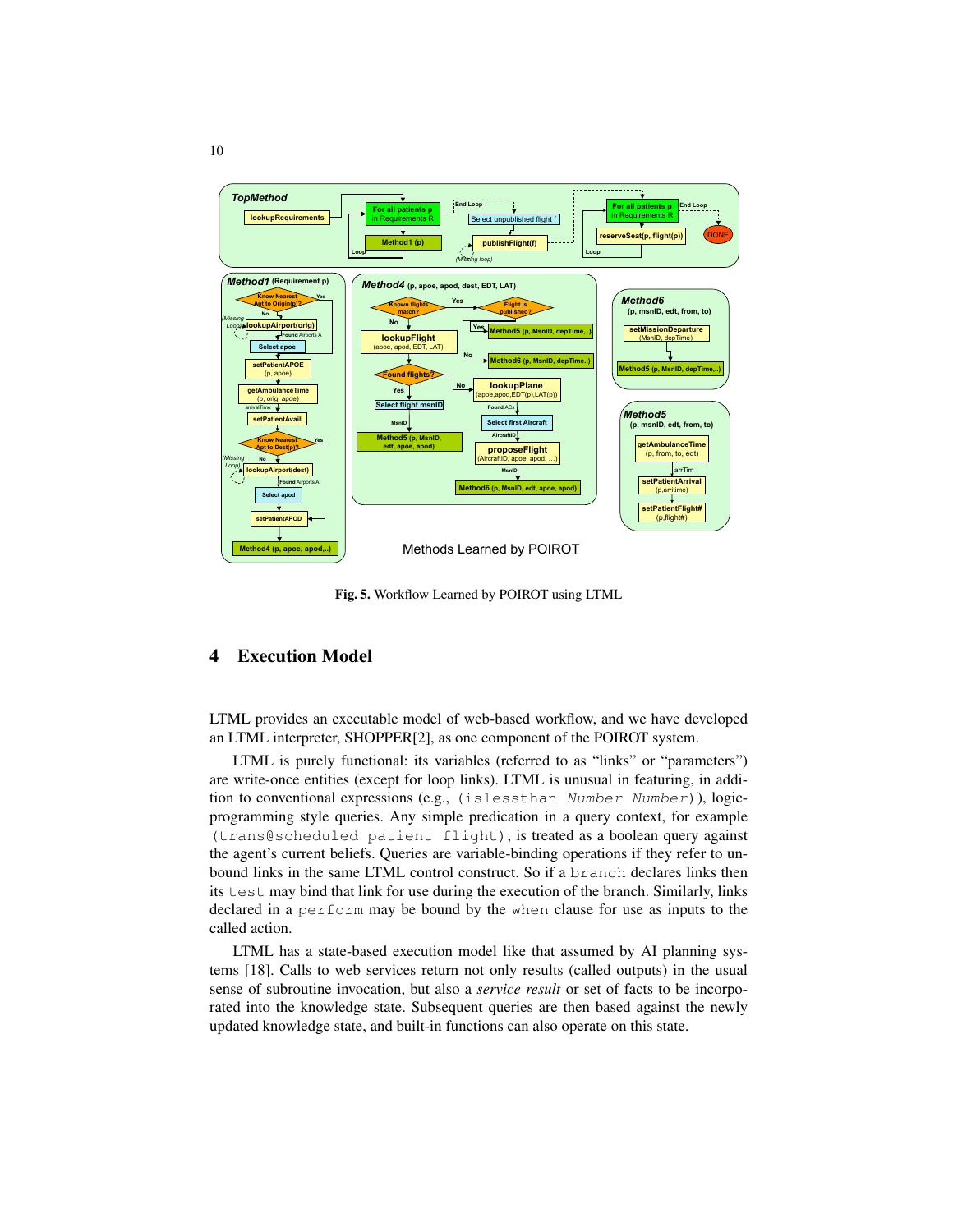#### 5 Beyond OWL-S

LTML moves beyond OWL-S in features and expressivity in several ways. Most of these have resulted from our project's needs in representing complex workflows in a way that allowed them to be learned, annotated, compared, combined and executed.

A key feature of LTML models is their radical decomposability. The intent is that different authors (including programs) be able to combine their products into individual control structures. For example, one program might compose a loop that would process a collection, and a different program would dictate the order in which elements of the collection were processed. This required us to be careful about how tags were created to refer to these elements. We now expand tag names so that they are effectively scoped lexically.

The way perform steps bind their input and output parameters to and from *links* is different from OWL-S dataflow, where inputs were merely expressions on other step outputs. This construct makes it possible to follow the dataflow much like in a normal programming language. We introduced when conditions on steps (performs) that act as local step guards and bind step input parameters based on facts in the current state of the world. We also introdced the values construct to allow links to be bound to calculations based on other links. This is especially useful for drilling down into complex objects to find and bind values.

Though not discussed here for lack of space, we have also extended the process model to address HTN planning directly. to-achieve and to-execute forms associate methods with goals (with to-achieve) or abstract procedures (to-execute).

LTML *signals* support exception returns from service calls. This was still on the to-do list when OWL-S development ceased.

We have identified the need for the language to have atomic actions for *assert* and *query* to enable the workflows to record decisions and check for 'mental notes' that enable workflows to progress properly. These facts cannot be asserted by results of atomic service definitions if they are specific to the composite process and the atomic services are developed by other parties.

## 6 Conclusions and future work

LTML was developed in an attempt to make a more robust, usable web service procedure language using which we might even automatically learn these procedures, compare them, integrate them and critique them using automated learning and reasoning techniques. POIROT demonstrates the basic feasibility of this approach. LTML is continuing to evolve, although more slowly. We are moving toward applications of POIROT that will involve training naive users with procedures that POIROT has learned. This will likely require us to use partial order step constructs more extensively, so that following procedures during the training is not overly restrictive.